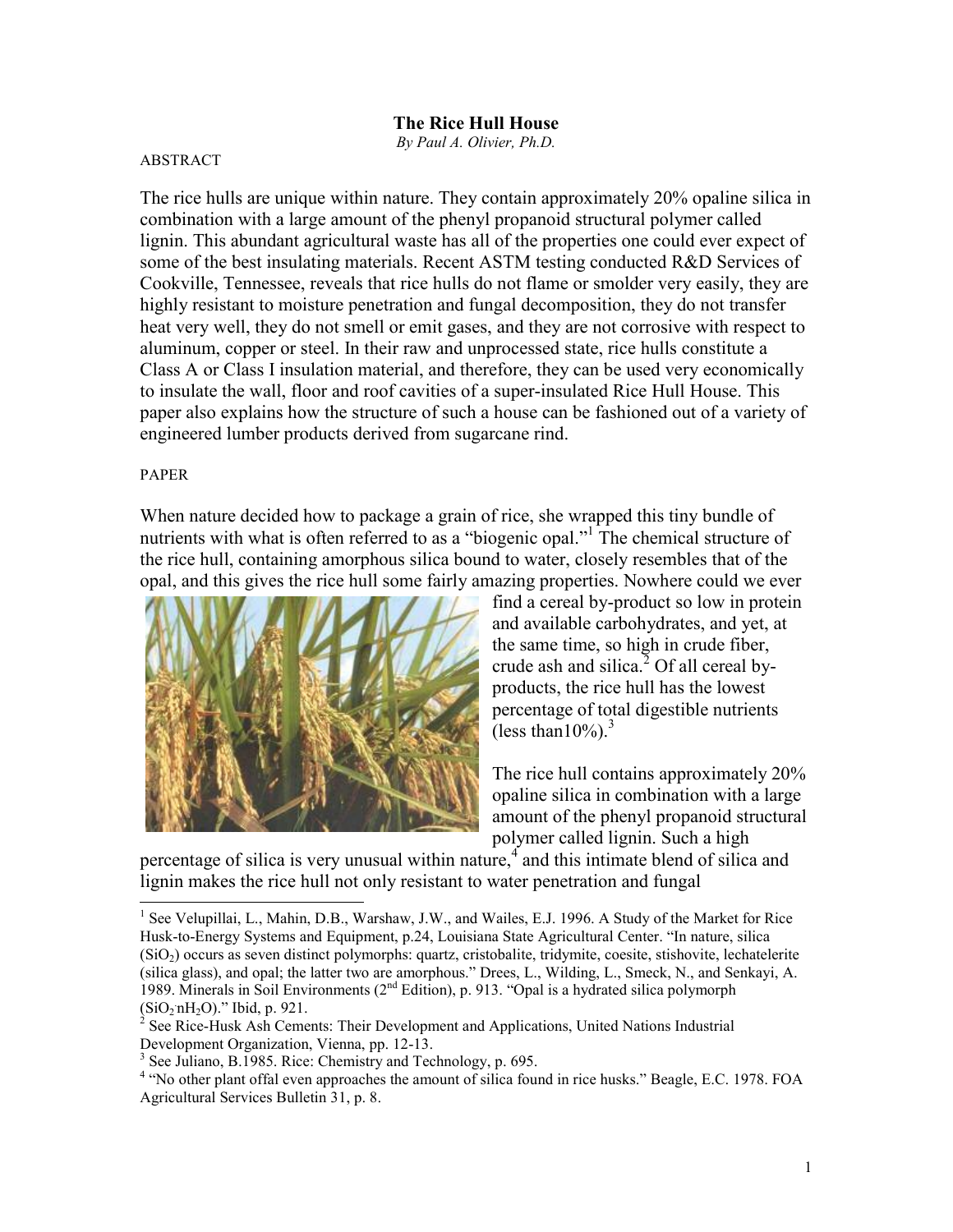decomposition, but also resistant to the best efforts of man to dispose of it. Since rice is grown on every continent except Antarctica, since it ranks second only to wheat in terms of worldwide area and production,<sup>5</sup> and since the hull represents on average about 20% of the rough harvested weight of rice,<sup>6</sup> our planet ends up with an abundance of this scaly residue.

More than 100,000,000 metric tons of rice hulls are generated each year throughout the world.<sup>7</sup> In 1995, the United States produced about 1,260,000 metric tons of rice hulls<sup>8</sup> at about 50 mills<sup>9</sup> located in Louisiana, Texas, Arkansas, Missouri, Mississippi, Florida and California. Since most mills store rough rice and process it on a daily basis, fresh dry hulls are available throughout the year. Since hulls do not biodegrade or burn very easily, they are sometimes available free-of-charge. $^{10}$ 

The hull is a very tough and abrasive packaging material, consisting of two interlocking halves. It encapsulates the tiny space vacated by the milled grain, and in proximity to a myriad of other hulls, it forms a thermal barrier that compares well with that of excellent insulating materials.<sup>11</sup> Thermal resistance tests on whole rice hulls indicate R-values greater than 3.0 per inch.<sup>12</sup> If the R-value of rice hulls is so favorable, why have they not

been used extensively to insulate residential and commercial structures?<sup>13</sup>

Perhaps our scientists and engineers focus only on creating materials and products that can be labeled and marketed as proprietary. Perhaps the humble use of the rice hull as an insulation material does not sufficiently inspire the scientific or commercial imagination. But why focus on man-made products when natural materials abound? Surely there must be some profound and obvious reason that makes the raw rice hull



http://www.ricecafe.com/newlinks2.htm or ftp://www.usarice.com/publish/member1.htm.<br><sup>10</sup> "Husks typically sell for about \$6/ton, although one mill indicated that it has sold husks for prices ranging from \$2 to \$20 per ton." Velupillai (1996), p. 45.

<sup>13</sup> Although charred rice hulls have been sold as an insulation material in loose-fill applications under the trademark name of "Mehabit," it is hard to find evidence that fresh hulls have been used for this purpose. See Beagle (1978), p. 132.

 $<sup>5</sup>$  See Velupillai (1996), p.1.</sup>

 $6$  See ibid., p. 15. See Beagle (1978), pp. 6. "Percentages of husk in paddy vary widely, but 20% can be taken as a fair average." Ibid, p. 25.

 $<sup>7</sup>$  See Velupillai (1996), p. 15.</sup>

 $8$  See ibid., p. 44.

 $9^9$  See ibid., p. 37. For a listing of some rice mills in the United States, see

 $11$  See Velupillai (1996), p. 16.

<sup>&</sup>lt;sup>12</sup> "Rice hull has a thermal conductivity of about 0.0359 W/(m<sup>o</sup>C); the values compare well with the thermal conductivity of excellent insulating materials (Houston, 1972)." Juliano (1985), p, 696. The thermal conductivity of rice hull ash is reported to be  $0.062 \text{ W m}^{-1} \text{K}^{-1}$ . See UNIDO, p. 21. A more recent test done by R&D services of Cookville, Tennessee, indicates a 3.024 R-per-inch.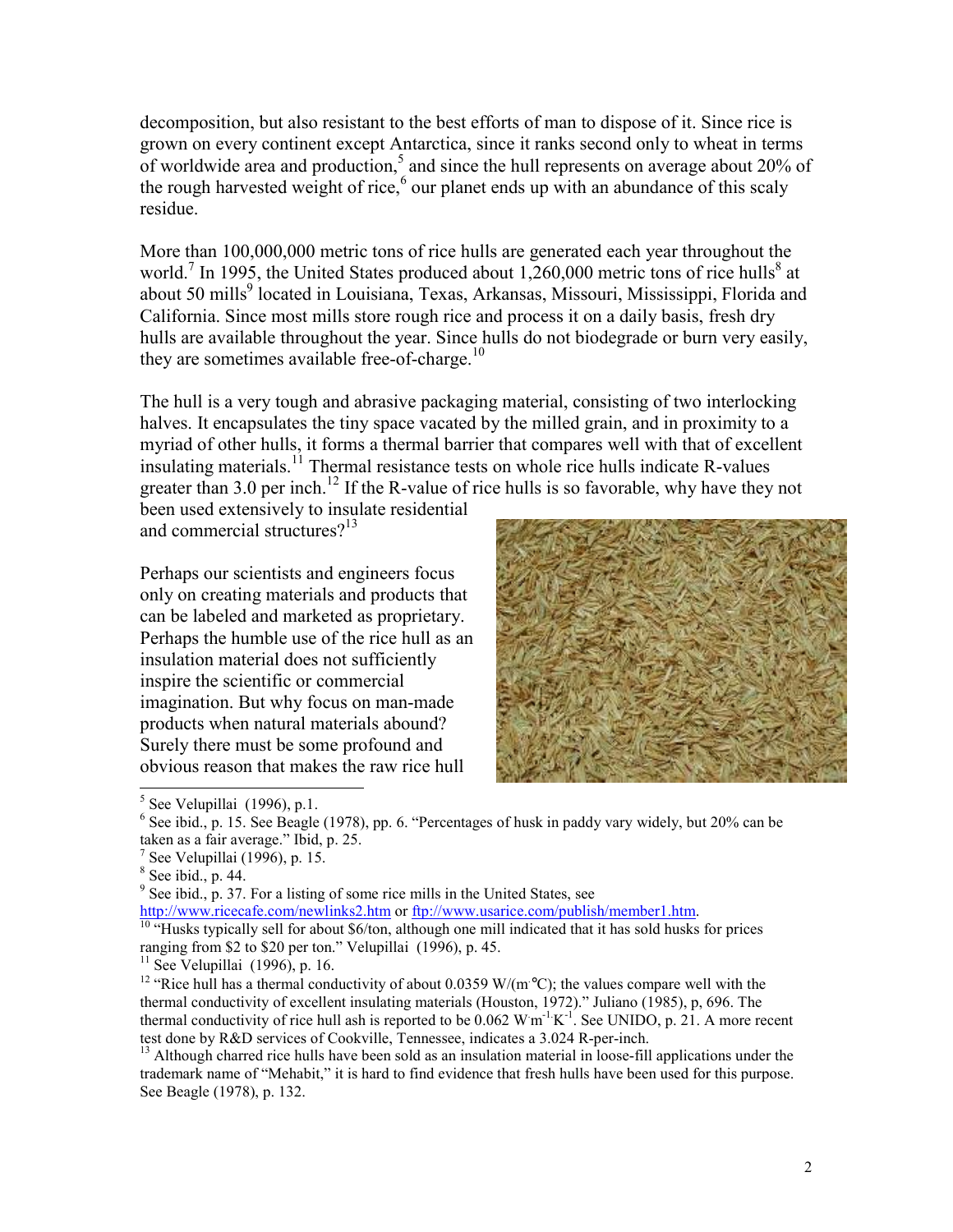unsuitable to serve as an insulation material.

Do rice hulls burn? Yes they do, but with difficulty, as Eldon Beagle once so elegantly explained:

> The peculiar silica-cellulose 'drinking-straw bundle' structural arrangement of the husks results in an object that does not burn or even liberate heat in a manner resembling that of any organic substance. These minute silica-crested tubular structures offer an inherent resistance to burning. Often they seal off and prevent the thorough, uniform burning essential to obtaining a desired end-product."<sup>14</sup>

Anyone who has tried to set a match to loose rice hulls understands how difficult they are to burn. Since air cannot flow freely through a pile of rice hulls to provide the oxygen needed to sustain rapid combustion, they do not easily and cleanly combust. The bulk density of loose rice hulls is similar to that of baled straw, and anyone who has tried to burn a bale of straw understands the problem associated with the availability of oxygen. But the simple availability of oxygen does not explain everything.

As we have noted above, the high percentage of opaline silica within rice hulls is most unusual in comparison to other plant materials, and some scientists say that during the combustion of rice hulls, the silica ash may form a "cocoon" that prevents oxygen from reaching the carbon inside. Other scientists speculate that, since silica and carbon may be partially bonded at the molecular level, silicon carbide is formed during high-temperature combustion, and that the presence of this heat-resisting ceramic impedes the easy combustion of the rice hull.<sup>15</sup> Still other scientists say that at certain temperatures, the molecular bond between the silica and carbon in the hull is actually strengthened, thereby preventing the thorough and uniform burning of the hull.<sup>16</sup> In any case, even if we do manage to ignite a pile a rice hull, we find that it tends to smolder rather than flame.

> Rice husks are flame retarding and, at ordinary temperatures, selfextinguishing. A lighted match, tossed onto a pile of rice husks will generally burn out without producing a self-sustaining flame in the husks $17$

Conventional cellulose insulation necessitates the addition of large quantities of flame and smolder retardants. The concentration of flame and smolder retardant chemicals (such as boric acid, sodium borate, ammonium sulfate, aluminum sulfate, aluminum

 $14B$ eagle (1978), p. 8. "The high percentage of silica in rice hulls and the peculiar silica-cellulose structure impede uniform and thorough burning of the hulls in a combustion process." Velupillai (1996), p. 18. "Of all biomass combustion, the combustion of rice hulls (and straw) is particularly difficult because of the high ash content." Ibid., p. 23. "Eldon Beagle set a pile of rice hulls 300'x500'x50' on fire and they burned for six months." Ibid., p. 24. "However, husk cannot be burnt easily or cleanly with excess air, and energy recovery is very low as the heat produced cannot be utilized in a beneficial manner." Ibid., p. 25.  $15$  See ibid., p. 24.

<sup>&</sup>lt;sup>16</sup> From a conversation with Carl D. Simpson of Riceland Foods, Inc. <sup>17</sup> Beagle (1978), p. 9, quoted from Burrows (109A).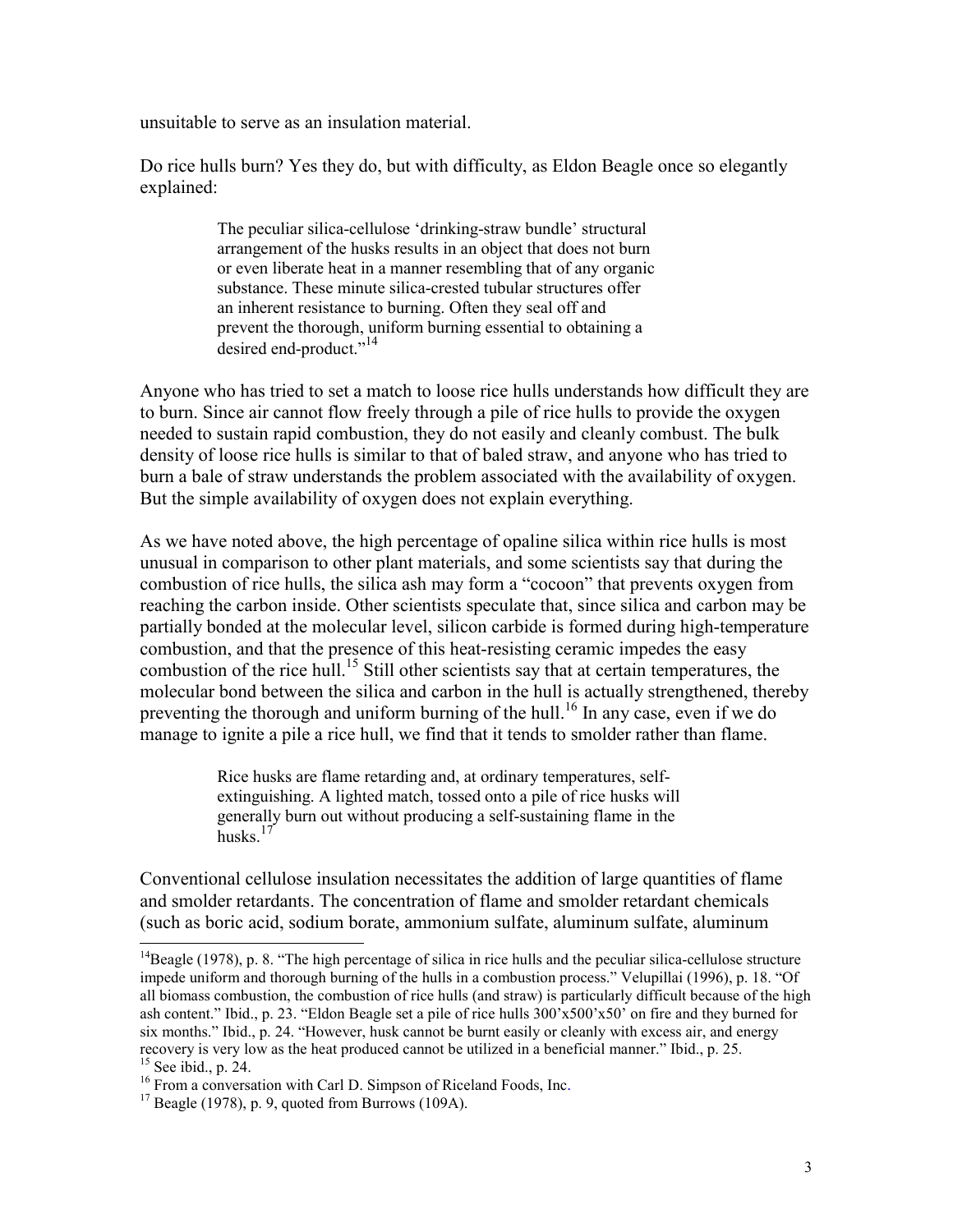trihydrate, mono- or di-ammonium phosphate) in conventional cellulose insulation may reach as high as 40% by weight.<sup>18</sup> These chemicals are expensive to purchase and prepare, and the cellulosic fiber must undergo extensive preparation to receive them.

Surprisingly, rice hulls require no flame or smolder retardants. Nature has freely given to this agricultural waste product all of the combustion properties needed to pass the Critical Radiant Flux Test (ASTM C739/E970-89), the Smoldering Combustion Test (ASTM C739, Section 14), and the Surface Burning Characteristics Test (ASTM E84). Recent testing done by R&D Services indicates an average Critical Radiant Flux (CRF) of 0.29  $W/cm<sup>2</sup>$ , a smoldering combustion weight loss between 0.03% and 0.07%, a Flame Spread Index (FSI) of 10 and a Smoke Development Index (SDI) of 50. Since US building codes require an FSI of 25 or less, and an SDI of 450 or less, we see that the rice hull easily passed these tests. In its raw and unprocessed state, the rice hull constitutes a Class A or Class I insulation material.

All organic materials will absorb or release moisture until they come into equilibrium with the relative humidity of the surrounding air. The high concentration of opaline silica on the outer surface of the rice hull impedes the atmospheric transfer of moisture into the hull. Also, 2.1% to 6.0% of the rice hull consists of a biopolyester called cutin, <sup>19</sup> which, in combination with a wax produced by the rice plant, forms a highly impermeable barrier. Nature employs several very effective strategies to protect the kernel of rice from the water and high humidity generally associated with the cultivation and growth of this plant.

Consequently, studies done on rice hulls at  $25^{\circ}$ C indicate that the equilibrium moisture content of rice hulls at 50% relative humidity is at or below 10%, while at 90% relative humidity, the equilibrium moisture content of rice hulls remains at or below  $15\%$ .<sup>20</sup> A Moisture Vapor Sorption Test (ASTM C739, Section 12) conducted by R&D Services indicates a gain in weight of only 3.23%. This is well below the moisture content needed to sustain the growth of fungi and mold.

The ASTM Standard Specification for cellulose insulation requires a 28-day test for resistance to fungal growth (see section 10 of ASTM C1497, ASTM C1338, Section 6.6 of ASTM C1149 or Section 11 of ASTM C739). Following these standards, R&D Services inoculated rice hulls with five different fungal species, and the rice hulls passed these tests without the addition of fungicides or any other chemicals.

The high concentration of opaline silica on the outer surface of the rice hull also establishes the effective hardness of the rice hull at roughly the same values as reported

 $19$  See Juliano (1985), p. 695. Regarding cutin, see

http://wcb.ucr.edu/wcb/schools/CNAS/bpsc/agomezpo/3/modules/page34.html

<sup>&</sup>lt;sup>18</sup> "The concentrations of chemicals commonly added in commercial cellulosic insulation normally range from 10 to 40% by weight. Chemicals commonly used are boric acid, sodium borate, ammonium sulfate, aluminum sulfate, aluminum trihydrate, mono- or di-ammonium phosphate." Service Bulletin entitled "Borates for Fire Retardancy in Cellulosic Materials," p. 5, prepared by US Borax.

 $20^{20}$  See Juliano (1985), p. 707.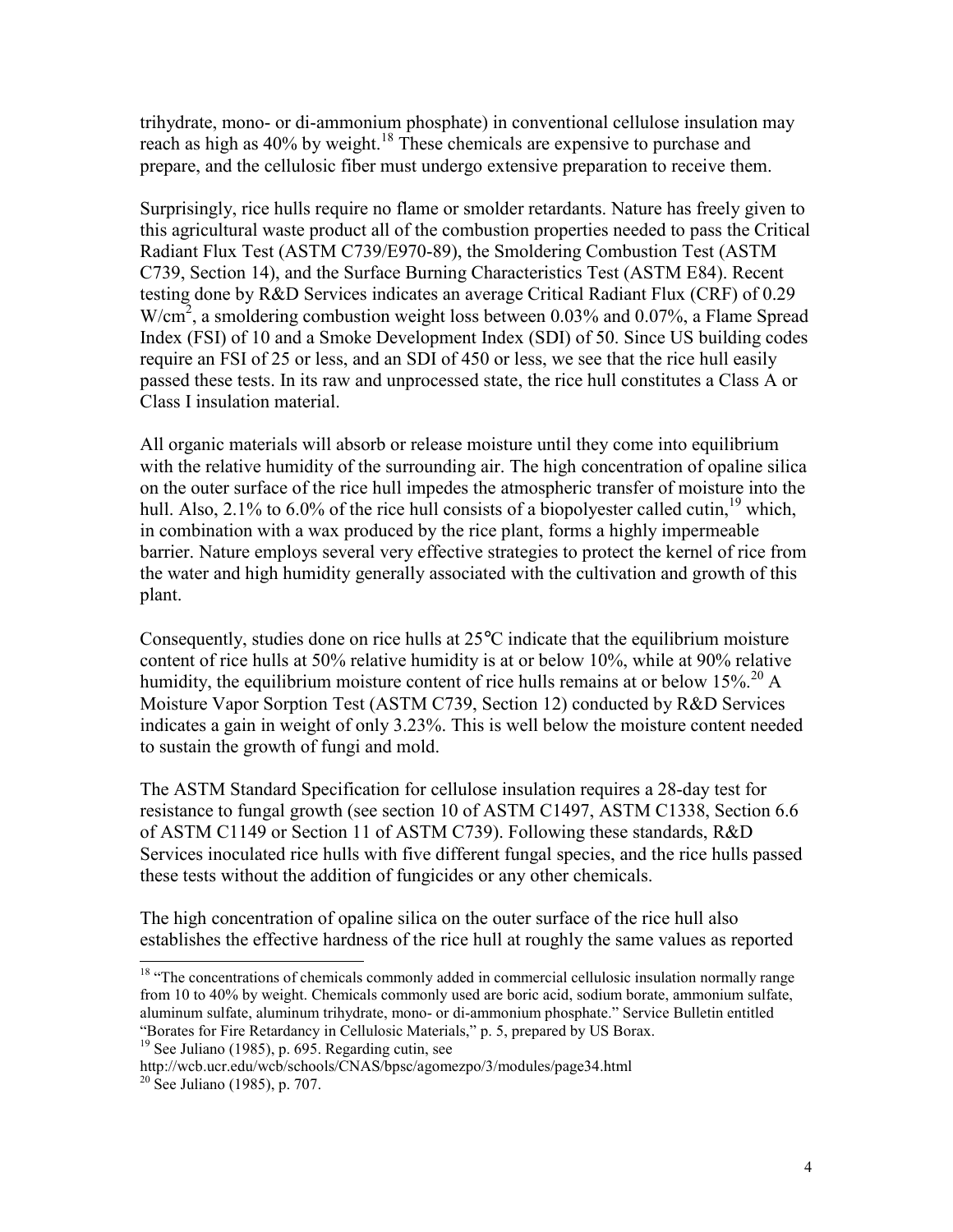for opal (6 on the Mohs scale).<sup>21</sup> However, due to the presence of lignin within the rice hull, this hardness is tempered with flexibility and elasticity. Since the rice hull is hard and yet elastic, it resists settling and compression far better than shredded newspapers. The settling of cellulose insulation in a wall cavity can reduce its installed height by as much as 25%. For this reason it is often necessary to stabilize cellulose insulation by means of polyvinyl acetate or an acrylic adhesive. None of these stabilizing compounds are needed with rice hulls, if firmly vibrated or packed into a wall cavity.

Ordinarily loose rice hulls have an angle of repose of about 35 degrees.<sup>22</sup> But once firmly packed into a wall cavity, their tiny tips, edges and hairs interlock to achieve a negative angle of repose. Due to this peculiar bonding of rice hulls under mild pressure, they stabilize in a very uniform manner, and no further settling is possible. Also, since it is not necessary to add fire-retardants, fungicides or any other chemicals to the rice hull, R&D Services has determined that this benign and stable biomass does not emit offensive odors (ASTM C739). Likewise, R&D Services determined that rice hulls do not corrode aluminum, copper or steel (ASTM C739, Section 9).

With rice hulls, we need not engage in a mining or manufacturing process that generates air pollution, water pollution or erosion.<sup>23</sup> With rice hulls, we need not engage in a manufacturing process that depletes our reserves of fossil fuels (as with polystyrene,<sup>24</sup>) polyisocyanurate and polyurethane insulation). With rice hulls, we do not use chlorinebased chemicals such as phosgene, propylene chlorohydrin<sup>25</sup> or any ozone-depleting chlorofluorocarbons.<sup>26</sup> With rice hulls, we do not use urea formaldehyde, and surely none of the phenol formaldehyde used in most fiberglass insulation.<sup>27</sup> With rice hulls, we do not have to worry about the irritability or cacinogenicity of dust and fibers.<sup>28</sup> Moreover, those with acute chemical sensitivity should not have to worry about the offgassing associated with binders in batt insulation, with ink in recycled newspaper or with VOCs released from foam insulation.<sup>29</sup> Since rice hulls require no shredding, hammer-milling, fluffing, fiberizing, binding or stabilizing, they possess, surely in those states where hulls are available, far less embodied energy than even cellulose insulation.<sup>30</sup> Since rice hulls do not burn very easily, they require no flame or smolder retardants, and since they are so

 $21$  See Juliano (1985), p. 696.

<sup>22</sup> See Juliano (1985), p. 28.

<sup>&</sup>lt;sup>23</sup>Much of the comparative language of this paragraph is taken from Environmental Building News – Insulation Materials: Environmental Comparisons, at

http://www.buildinggreen.com/features/ins/insulation.html.<br><sup>24</sup> "The styrene used in polystyrene insulation is identified by the EPA as a possible carcinogen, mutagen, chronic toxin, and environmental toxin. Further, it is produced from benzene, another chemical with both environmental and health concerns." Ibid, p. 5.

 $25$  "To manufacture isocyanate, a precursor of polyisocyanurate and polyurethane insulation, two chlorinebased chemicals are used: phosgene and propylene chlorohydrin." Ibid., pp 4-5.

<sup>&</sup>lt;sup>26</sup> "The most significant pollutants found in insulation materials are chlorine-based chemicals that destroy the earth's protective ozone layer." Ibid., p. 5.

<sup>&</sup>lt;sup>27</sup> "Most fiberglass insulation is produced using a phenol formaldehyde (PF) binder to hold the fibers together." Ibid., p. 5.

 $28$  "Growing health concerns about glass fiber" are discussed on p. 10 of ibid.

 $29$  See ibid., pp. 10-11.

 $30$  Embodied energy is defined as "the energy required to produce and transport materials." Ibid., p. 8.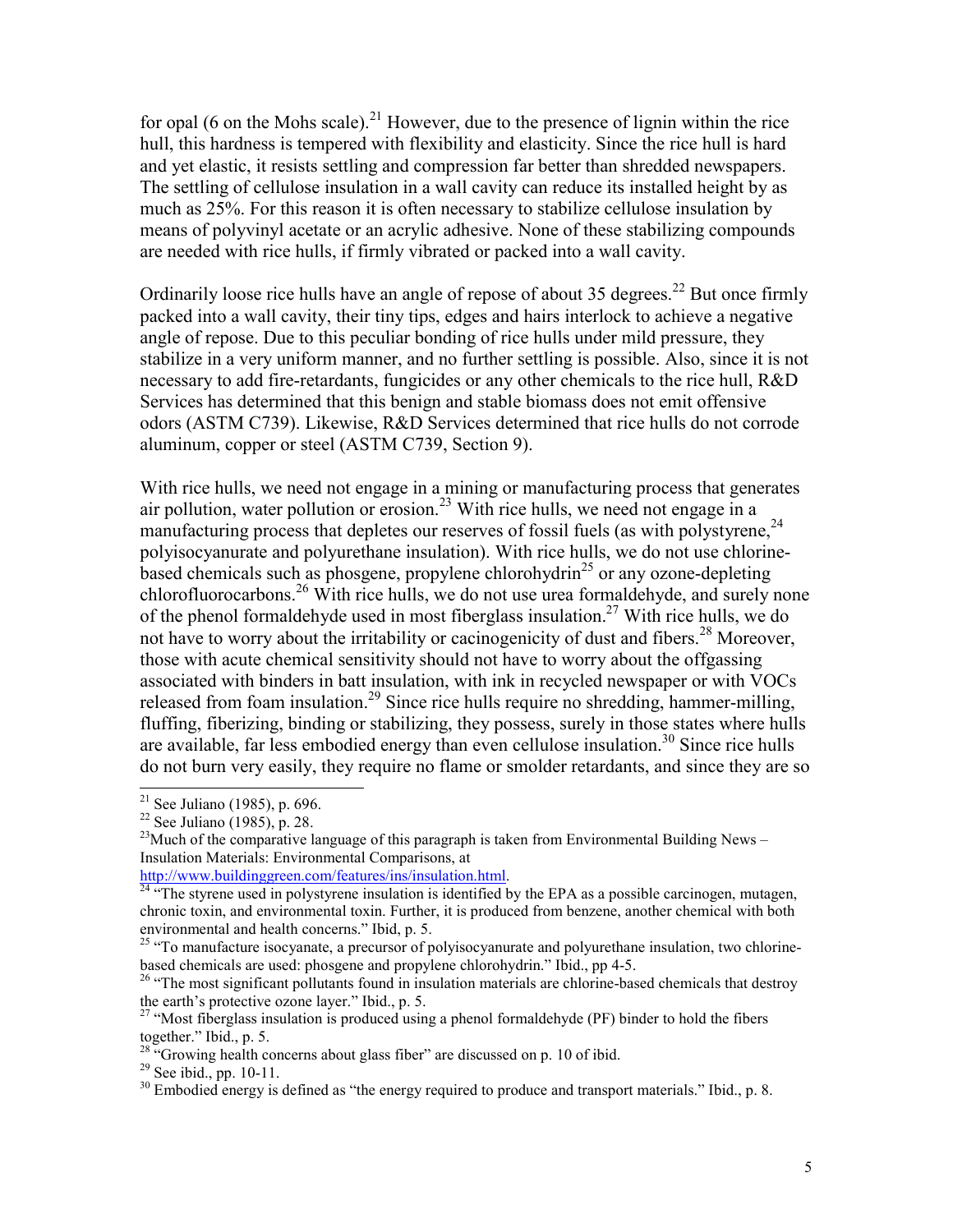tough and durable, nothing prevents them from being used and recycled over and over again.

Perhaps the most significant cost associated with the utilization of the rice hull is its transport. At a bulk density of about 9 lbs. per  $ft<sup>3,31</sup>$  loose hulls can be transported at roughly the same cost as baled straw. However, to reduce the cost of transport, rice hulls can be compressed to as much as 25 lbs. per  $ft^3$  without destroying their elasticity.<sup>32</sup> They readily bounce back to their original density once the force of compression is removed.

But to transport rice hulls economically, it would not be necessary to compress rice hulls to a density of 25 lbs/ $ft^3$ . At a density of only 14.50 lbs/ $ft^3$ , a standard 53-foot trailer attains optimal transport efficiency at its maximum legal weight of 24 tons. If, at this transport density, we pay an average trucking fee of \$1.45 per mile, it would cost approximately \$15, \$30, \$45, \$60, \$75 and \$90 to transport one ton of rice hulls 250, 500, 750, 1000, 1250 and 1500 miles respectively (see graph below).



At an installed density of 9 lbs/ $ft^3$ , one ton of rice hulls will insulate 222  $ft^2$  of a 12-inch wall cavity. Therefore, the cost per  $f_1^2$  incurred by transport over these same distances is \$0.07, \$0.14, \$0.20, \$0.27, \$0.34 and \$0.41 respectively (see first graph on next page).

 $31$  See Juliano (1985), p. 696, Velupillai (1996), p. 16, Beagle (1978), p. 8.

 $32$  "Hull can be readily compressed to about 0.4 g/cm<sup>3</sup>, and grinding increases bulk density two to four times." Juliano (1985), p. 696.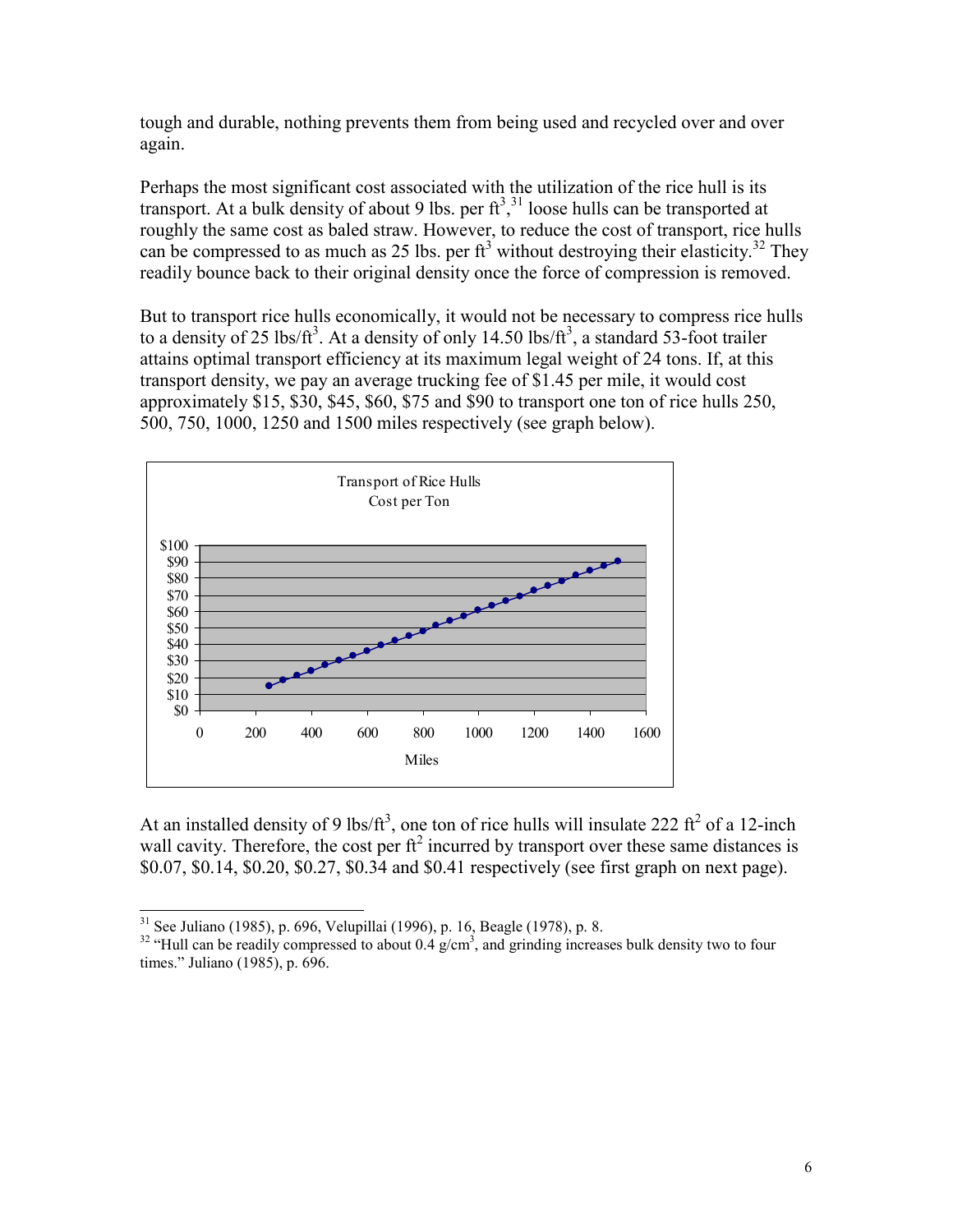

Those living less than 200 miles from rice mills should have a hard time justifying the use of any other type of insulation material. When many mills reluctantly sell rice hulls for less than \$5.00 dollars per ton, the argument in favor of rice hulls becomes even more compelling. At \$5.00 per ton, the cost of rice hulls per  $ft^2$  of a 12-inch deep wall is a mere \$0.02.

Supposing that we pay not \$5.00 but \$25 per ton (well above current market value), we find that the purchase price of the rice hulls per  $ft<sup>2</sup>$  wall insulated is only \$0.11. Adding this \$0.11 back into the cost of transport over these same distances, we arrive at a total cost per  $\text{ft}^2$  of the rice hull delivered to the job site of \$0.18, \$0.25, \$0.32, \$0.38, \$0.45 and \$0.52 respectively (see graph below).

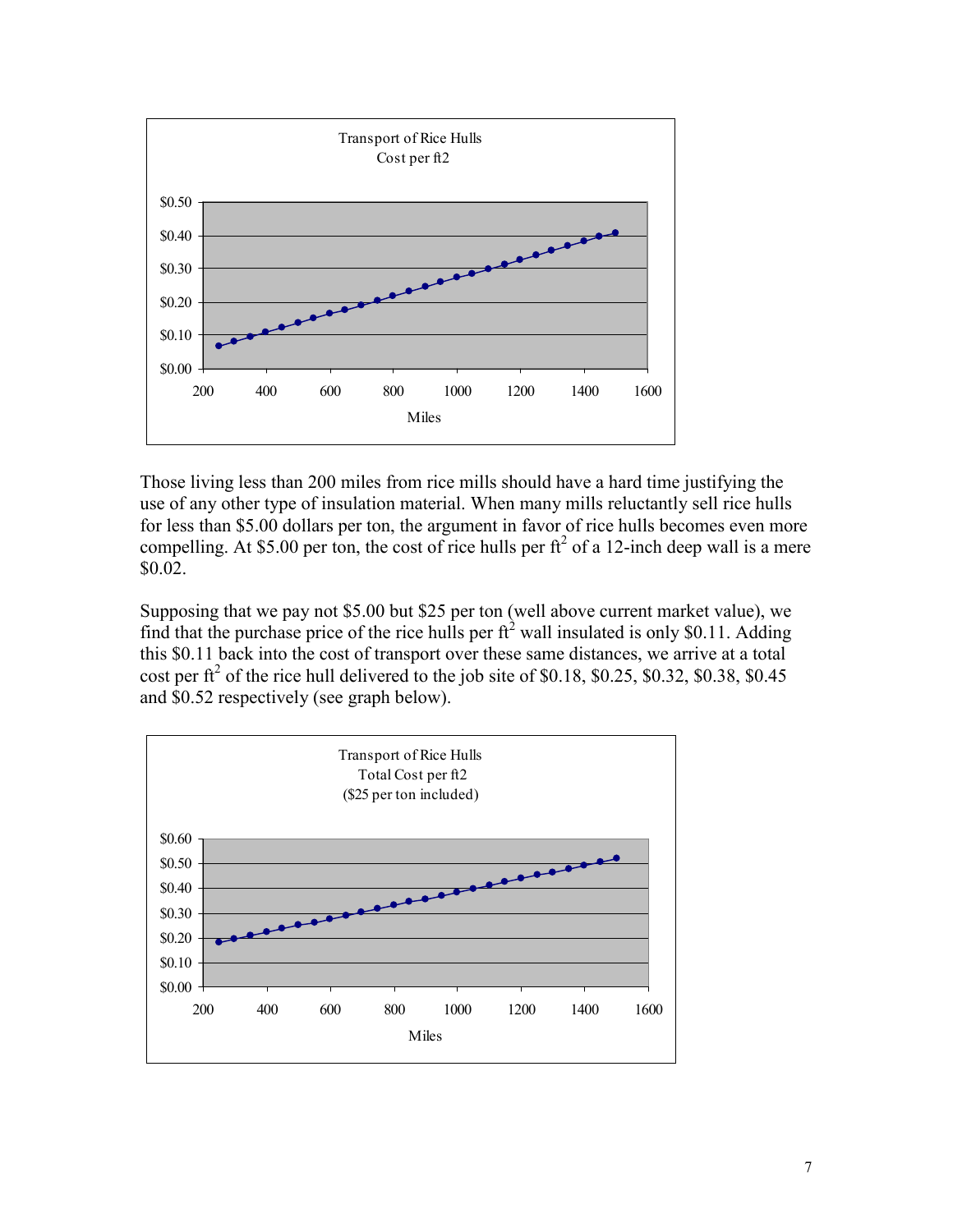With these simple calculations, we see that the transport of rice hulls should not limit or constrain their widespread use as insulation. These calculations allow us to make two comparisons, one with respect to baled straw and the other with respect to dense-pack cellulose insulation. Relative to all other types of insulation on the market today, these two types of insulation possess the highest recycle content and the lowest content of embodied energy.

On average, a two-string straw bale (14x18x36 inches) weighs 45 pounds, sells for \$2.50, and transports to the job site for an additional  $$1.00<sup>33</sup>$  Laid flat within a wall, the twostring bale represents 3.5 ft<sup>2</sup> of wall surface. This gives a purchase price of \$0.71 per ft<sup>2</sup> of wall, to which we must add another \$0.29 for transport. Accordingly, the total cost of baled straw per  $f_1^2$  of bale wall is approximately \$1.00. This represents more than five times the price of the rice hull transported 250 miles and almost twice the price of the rice hull transported 1,500 miles. Moreover, 12 inches of rice hulls at R-3.0 per inch deliver  $37\%$  more insulation than 18 inches of baled straw at R-1.45 per inch,<sup>34</sup> and this, at one fifth to one half the cost, using  $33\%$  less wall space.<sup>35</sup>

Cellulose insulation in a dense-pack application is inserted into a wall at a density of approximately 3.5 lbs/ $ft^3$ . Accordingly, one ton of cellulose insulation will insulate 571  $\text{ft}^2$  of our proposed 12-inch deep wall. At an average delivered price of \$540 per ton, cellulose insulation costs roughly \$0.95 per  $\pi^2$  of wall insulated. This is slightly cheaper than baled straw, but still roughly five times the price of the rice hull transported 250 miles and twice the price of the rice hull transported 1,500 miles.

If rice hull insulation compares well with straw bale and cellulose insulation, then how much more desirable should it be than those forms of insulation of a low recycle content and a high embodied energy content? The building industry in the United States demands several million tons of insulation on an annual basis. Should rice mills not form an alliance with architects and builders in displacing all forms of insulation not produced in an environmentally efficient and beneficial manner?

In 1994, the cellulose insulation industry consumed 420,000 tons of recycled newspapers.<sup>36</sup> This is an activity that should be promoted and enhanced in every possible way. If rice mills were to contribute an equivalent amount to the insulation industry, this would constitute only one third of the annual production of rice hulls in the United States. At an average selling price of \$25 per ton and an average transport distance of 600 miles,

<sup>&</sup>lt;sup>33</sup> These figures were submitted by Catherine Wanek, editor of the popular straw bale publication called

*The Last Straw.*<br><sup>34</sup> "Measurements then showed the (straw bale) wall to insulate to R-27.5 (RSI-4.8). On a per-thickness basis, this is R-1.45 per inch (0.099 W/m°C), just about over half of the value most commonly reported." See http;//www.buildinggreen.com/news/r-value.html , p.2.

<sup>&</sup>lt;sup>35</sup> In rebuttal, someone might argue quite correctly that a load-bearing straw bale wall provides a lot more than just insulation. Someone might also argue that we have compared the *theoretical* insulation value of rice hulls over and against the *installed* insulation value of straw bales – a classic case of apples and oranges. But insofar as the wall system is correctly designed (no thermal conductivity via structural members), and insofar as the rice hulls are uniformly distributed and packed within the wall (no spaces unoccupied with hulls), the theoretical and installed values should be the same.

<sup>36</sup> See http://www.buildinggreen.com/features/ins/insulation.html, p.2.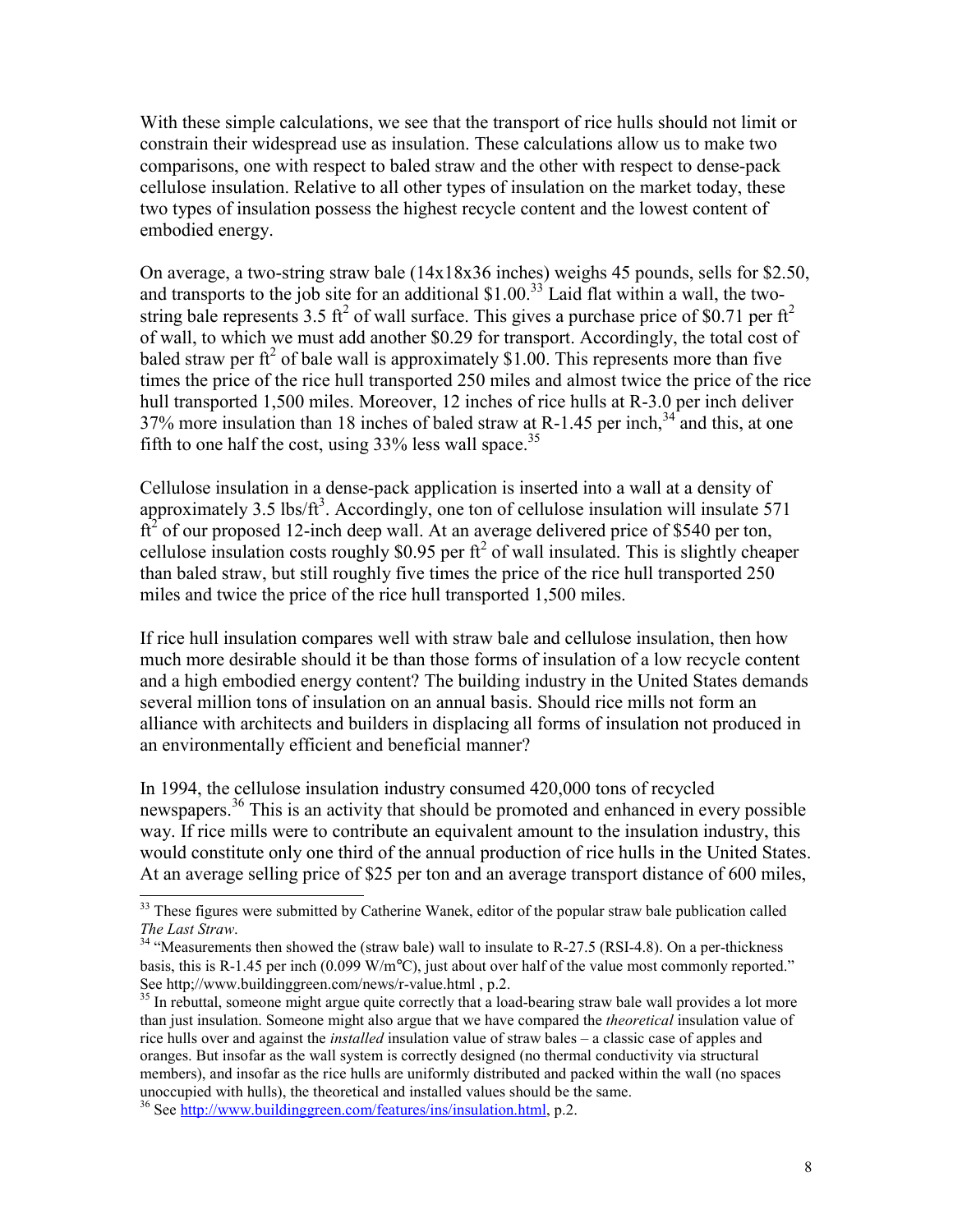this would generate each year roughly \$10.5 million dollars of revenue for rice mills and over \$15 million dollars for transport companies. Since the United States generates less than 1.3% of the global production of rice hulls, the rest of the world has a lot more to gain from this simple and unsophisticated use of such an abundant agricultural byproduct.

Supposing we are convinced that rice hulls offer many advantages over conventional insulating materials, how should we go about constructing a super-insulated house employing rice hulls? Supposing further that we wanted to build the structure of this house almost entirely out of agricultural waste materials, how should we proceed? Since loose rice hulls, unlike bales of straw, have no structural value, how should we build the floor, wall and roof cavities of a rice hull house?

The technology that would allow us to create floor, wall and roof systems out of lowgrade cellulosic materials already exists. Companies such as Georgia-Pacific, Louisiana Pacific, Weyerhaeuser and Boise specialize in a variety of engineered lumber products such as I-joists, laminated veneer lumber (LVL), parallel strand lumber (PSL), laminated strand lumber (LSL), oriented strand lumber (OSL), glued laminated timber (GLULAM), etc. These engineered wood products offer a broad range of advantages over traditional solid-sawn lumber.

They are free of knots and other imperfections. They do not shrink, crown, twist, bow, split, check or warp. They are stronger, stiffer, lighter, straighter and far more precise than solid-sawn lumber. They can be engineered to span relatively long distances, with far more load-carrying capacity per unit of weight. Architects can design structures with far more livable and useful space, builders are not confronted with discard and waste, and carpenters find them easy to cut and install.

Currently, aspen is the primary raw material used to manufacture many of these engineered lumber products. Aspen grows in forests, and up until now, the destruction of these forests has been an inevitable consequence of making engineered lumber. Strawbale construction grabs our attention in such a powerful way for the simple reason that it makes use of an abundant agricultural waste material. In constructing a load-bearing strawbale wall, we need not chop down a single tree or impact in any way the abundant and diverse life that depends on trees. Moreover, we need not tie up an additional acre of farmland in producing the bales that are needed for its construction. The bale of straw is a secondary product or by-product of growing wheat and making flour.

Just as agriculture gives us the rice hull as a by-product of rice, can agriculture not also give us a strong woody fiber as a by-product of something else? We are looking for an agricultural by-product, that, as if by some internal logic of nature, should resemble bamboo in many ways. Not only should it be fast-growing and strong, but we might even expect to find a remarkable similarity to bamboo in terms of the structure of the plant itself, more specifically, the series of nodes and internodes that characterize the stalk or culm. Like bamboo, it should be a tall perennial grass possessing a thick-walled outer rind or cortex, but unlike bamboo, we might hope that it could be harvested and utilized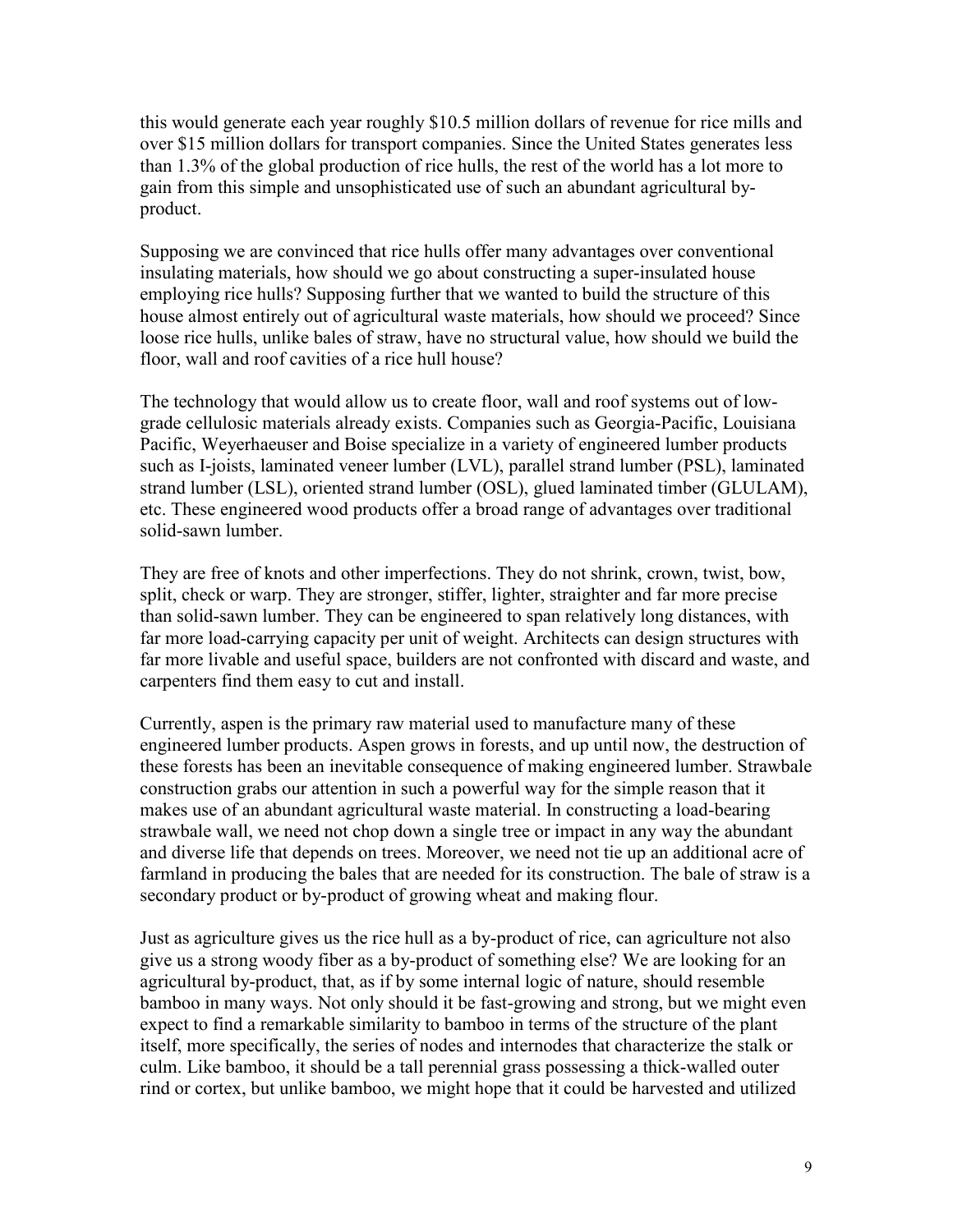as a mere by-product of something else. No land would have to be set aside specifically for its cultivation, and all of the equipment needed for its harvesting, transportation and pre-processing should already be in place. Where should we go to find such an amazing plant?

It already exists. Introduced by Christopher Columbus to the New World as far back as 1493, sugarcane represents nothing new to agriculture within the United States.<sup>37</sup> But ever since its introduction to the Americas, it has been cultivated primarily for the large amount of sucrose that fills its inner core. Even though all high-value sucrose lies primarily in its interior, the entire stalk is crushed, pressed and processed, and in so doing, the integrity, strength and value of the woody outer rind is totally destroyed. At best, it serves as a low-grade fuel, and at worst, it is discarded outdoors in large piles where it might eventually self-ignite through the action of thermophilic bacteria.

It is hard to understand just what we are throwing away when we incinerate the outer rind of the sugarcane plant. If we compare the growth rate and fiber quality of a typical forest in the Pacific Northwest to that of a typical sugarcane plantation in Louisiana, we would discover to our great amazement that the sugarcane field clearly outperforms the forest by a large margin. Within an equivalent period of time, one acre of sugarcane can produce almost twice the board feet as an acre of the forest.

Once the whole stalk or billet passes through a conventional mill press, not only is the structural integrity of the rind destroyed, but the pith and rind become intimately mixed, and any possibility of economically separating them is destroyed. The inner core or pith of the sugarcane plant represents a biodegradable hemicellulosic fiber that has very little structural value, and if we are looking for alternatives to conventional forest products, even a small amount of pith in manufactured wood products would be quite undesirable. All attention, therefore, shifts to finding the means to separate rind from pith *prior to* the cutting and grinding of the sugarcane at the mill.

Today most cane in developed countries is harvested by means of a billet harvester. The billet harvester knocks the stalk down and bites into the surface of the row, taking along a lot of trash such as tramp iron, sand, clay, clay balls, stones, bricks, leaves and tops. The harvester then cuts the stalk into billets approximately 8 inches in length. In the best case, under dry conditions, a ton of cane contains 8% inorganic trash by weight, and under wet conditions, a ton of cane contains up to 30% inorganic trash by weight. Not only is the tough cellulosic fiber of the cane totally destroyed in the grinding process at the mill, but this fiber is intimately mixed at times with equal amounts of inorganic debris.

This trash going into the mill contains no sugar, and as it leaves the mill in the form of filter cake or bagasse, it carries away sugar. Each one percent of trash in the billets represents a loss in production of three pounds of sugar per ton of cane. More trash means more maintenance, more flocculent, more lime, more natural gas, more unburned bagasse, more filter cake, more front-end loaders, more water treatment, more settling

<sup>37</sup> See http://www.lib.lsu.edu/special/exhibits/sugar/case1.html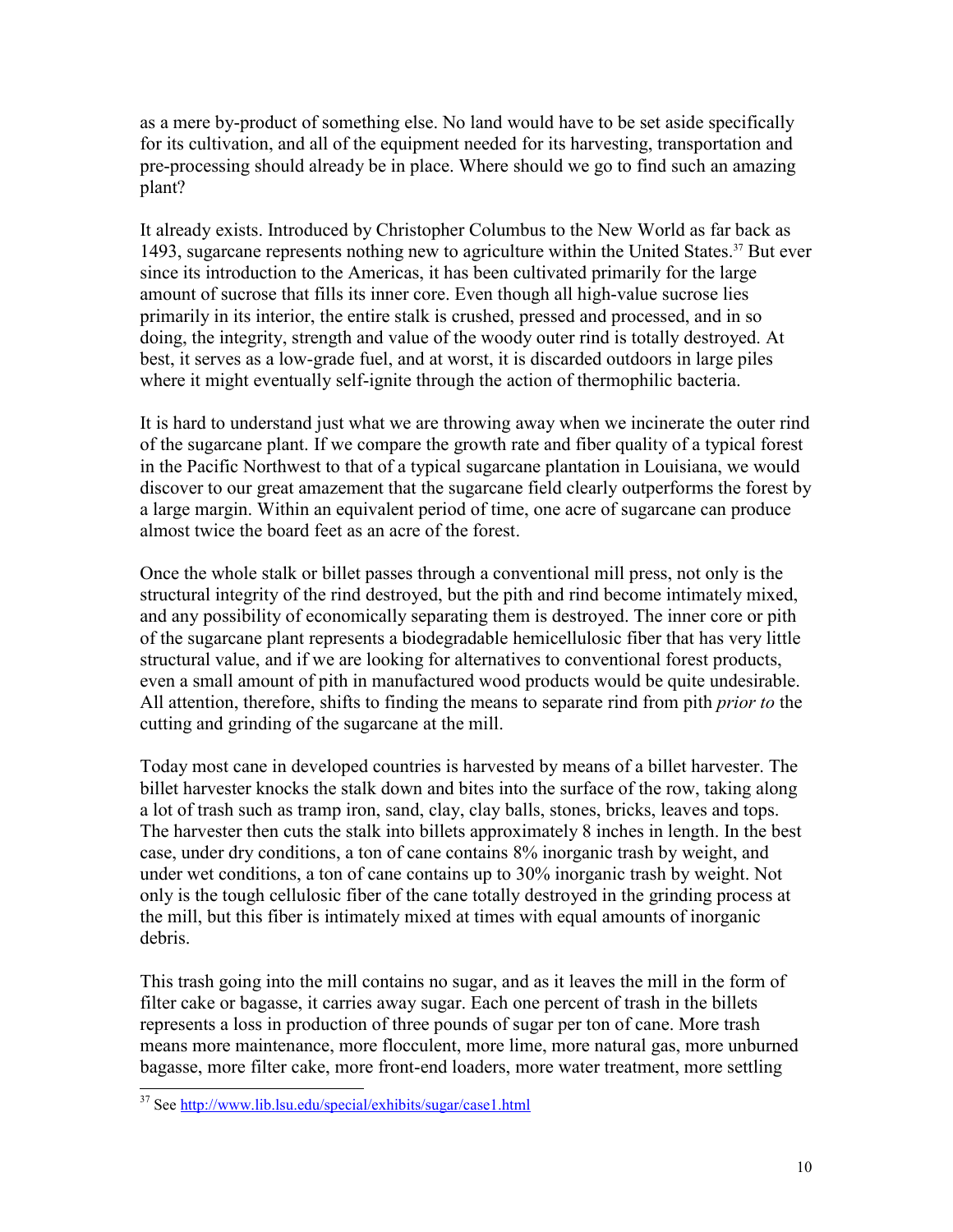basins, more draglines to clean out settling basins, more haulage, more inversion, more molasses, less sugar and more cost. Surely there has to be a way to maximize the recovery of sugar and minimize the cost of producing it, while, at the same time, fully preserving the integrity of the rind.<sup>38</sup>

To solve this problem, two types of separation are required. The first separator, a dense medium separator, removes all inorganic debris from the billeted cane, and a second separator, a mechanical separator, separates pith from rind.

Engineering, Separation and Recycling LLC of Washington, Louisiana, has designed over 20 dense medium separators used extensively in the pre-processing of a large variety of root vegetables, such potatoes, carrots, salsifies and beets. This same vegetable separator can be used very effectively to separate billets from inorganic debris (see picture below). Since a sugar cane billet has a density of about 1.09 RD (quite similar to that of a potato), and since clay balls, stones, and bricks have a density well above 2.00 RD, this separation is easy and straight-forward.



After all the inorganic material is removed from the billets, they are then routed to a very modern and sophisticated mechanical separator called the "Tilby Separator." <sup>39</sup> The Tilby Separator consists of an initial set of rollers (a splitter station) where the billets are cut into two longitudinal halves. Afterwards, the process splits into a right and a left set of rollers (a depithing station), each set scraping out and separating the pith from the rind. The billets pass through the

splitter and depithing stations at an extraordinary speed of 20 feet per second. Only the pith is routed to the juice extractor, while the rind is sent to a dryer. Once dried to a moisture content less than 2%, the rind can be fabricated into just about any type of engineered lumber imaginable.

Since the fiber structure and length of the original billet are fully preserved in the Tilby process, a lot less glue is required in the manufacture of engineered lumber than would ordinarily be the case. If fashioned into engineered wooden studs, we have all that would be needed to create the wall cavities of our proposed rice hull house. If fashioned into engineered-wood-product I-joists, we have all that we need to create floor and roof cavities. Sills, floor tiles, roof shakes, even the fiber needed in the manufacture fibercement siding, could all be made from the extremely robust fiber of the sugarcane rind.

<sup>&</sup>lt;sup>38</sup> See The Elimination of Extraneous Material from Sugarcane Billets at  $\frac{http://www.esrla.com/cane/frame.htm}{http://www.esrla.com/cane/frame.htm}$ .

 $\frac{1}{39}$  For details on the Tilby Separator, see http://www.tilbysys.bc.ca/index.html.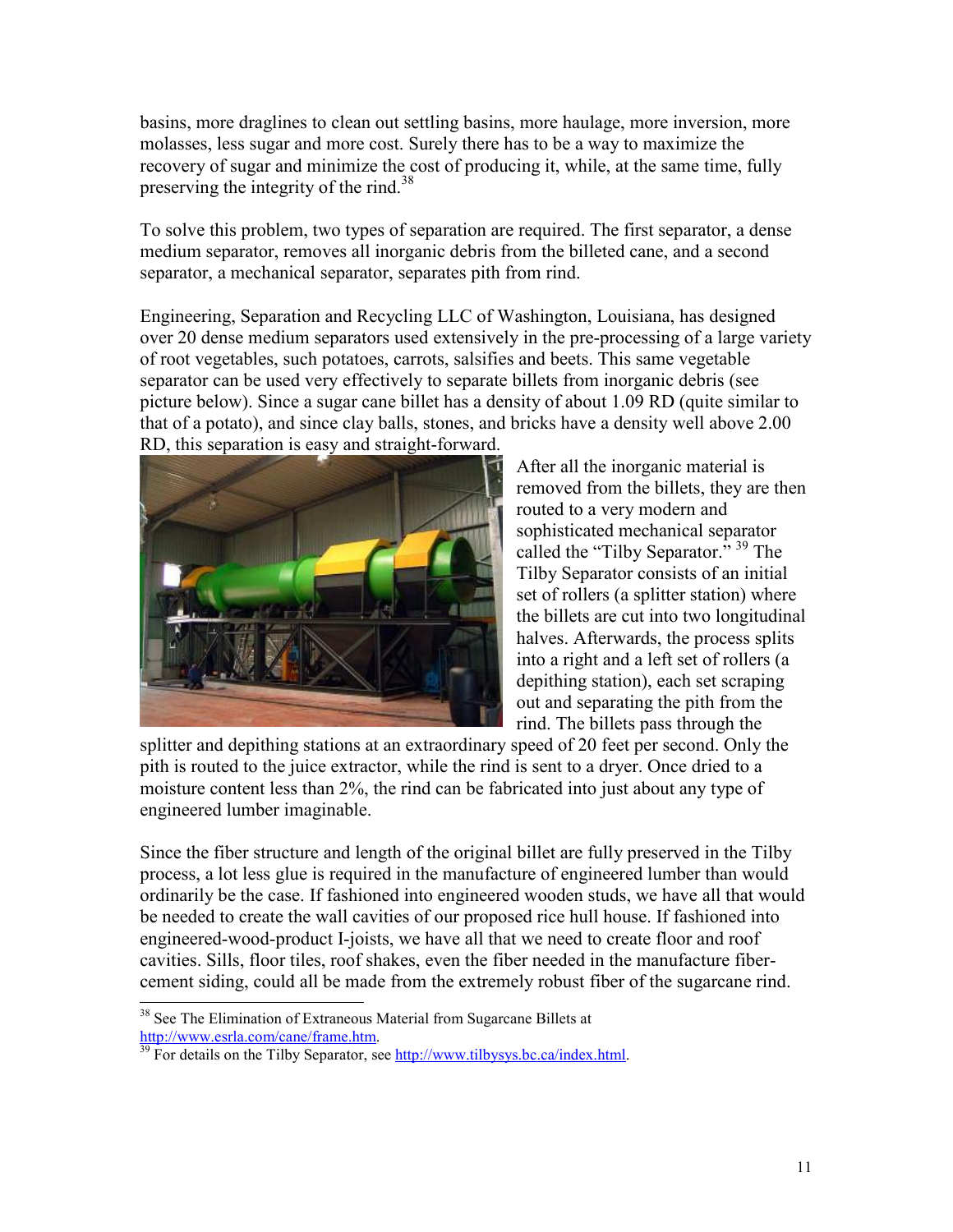

Through the use of engineered lumber, the option of raising the entire structure off the ground (pier-and-beam) presents itself at a reasonable cost and permits siting in lowlying areas or on uneven terrain. Similarly, the attic easily converts into open, unobstructed and useful living space, greatly reducing the average cost per square foot of the structure. $40$ 

Since the world-wide annual production of raw sugarcane situates at about one billion

tons, about 75 million tons of dry rind are potentially available to the engineered lumber industry. This just about matches the 100 millions tons of rice hulls available each year throughout the world. With these two by-products of sugar and rice, we can build and insulate millions of homes each year.

As citizens in a large industrial society, we find it hard to do things that really make a difference. In choosing to build a structure derived in large measure from agricultural waste materials, not only do we do that which is right with respect to the environment, but we also fashion for ourselves a structure far superior to anything conventionally available. This super-insulated rice hull/sugarcane house, when correctly designed, <sup>41</sup> should be considerably cheaper to build than a conventional structure, while continuously benefiting its owner with utility bills never exceeding on average more than one US dollar per day.

Therefore, why build conventionally when it is far cheaper and far more sensible in every respect to do otherwise? Up until now, we could always take refuge in the fact that as long as we are unaware of the possible, we could not make it happen. But this is not so much about duty and obligation, as it is about finding new and exciting ways of responding creatively to the awesome and overwhelming beauty within our Universe.

 $40$  If, for example, the downstairs represents 60% of the total living space at a cost of \$80/ft2, and if the upstairs can be converted into 40% of the total living space at an additional cost of \$10/ft2, then the average cost/ft2 is only \$52.

<sup>&</sup>lt;sup>41</sup> "Thick enough insulation and good enough windows can eliminate the need for a furnace, which represents an investment of more capital than those efficiency measures cost. Better appliances help eliminate the cooling system, too, saving more capital cost… The only moderately more efficient house and car do cost more to build, but when designed as whole systems, the *super*efficient house and car can often cost less than the original, unimproved versions." Hawkens, P., Lovins, A., and Lovins, H. 1999. Natural Capitalism, p. 114, Boston: Little, Brown and Company.